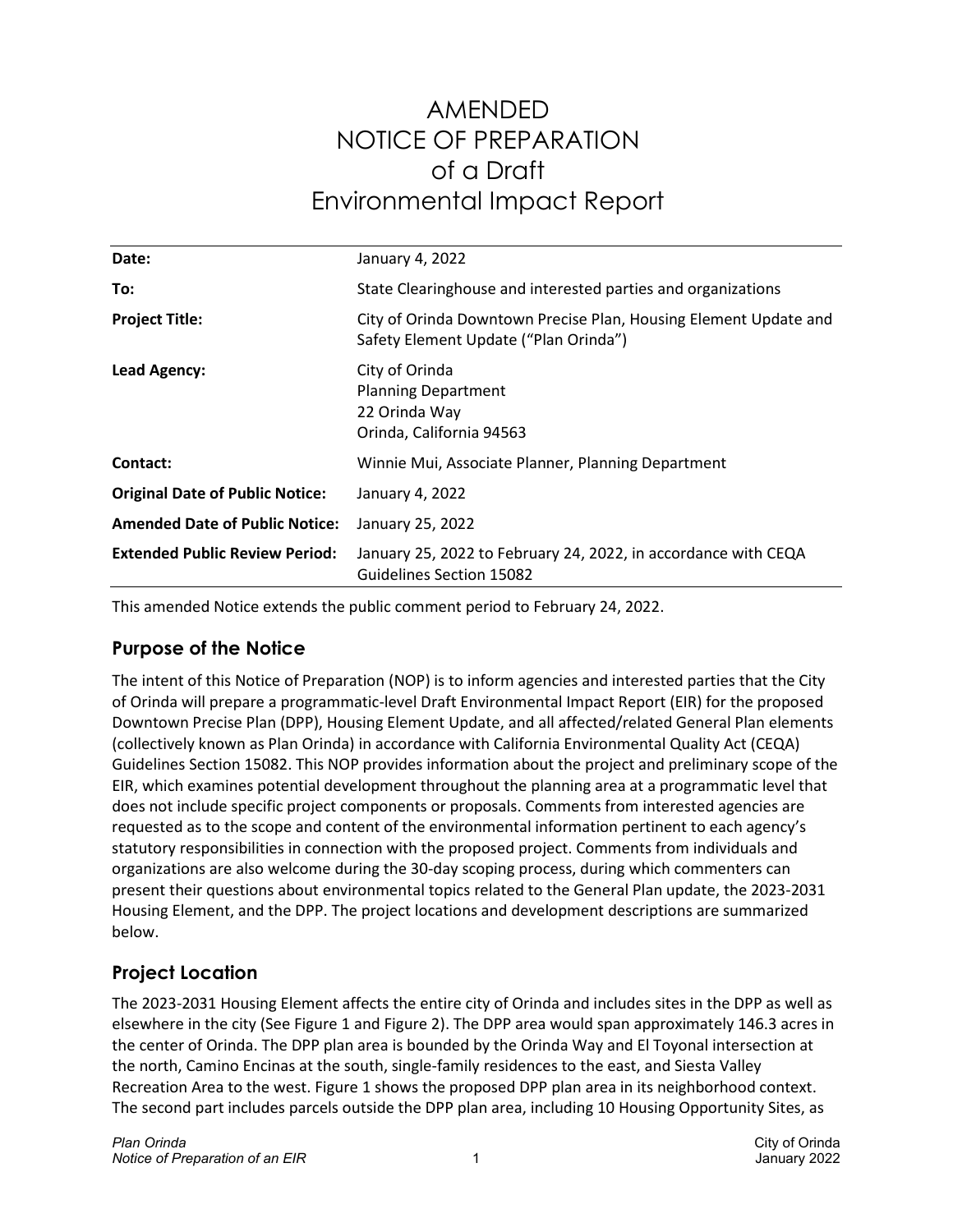depicted in Figure 2. Among others, the Housing Opportunity Sites include parcels near or adjacent to the Orinda Bay Area Rapid Transit (BART) station, some of which are under the jurisdiction of the California Department of Transportation (Caltrans). The combined DPP plan area and the Housing Opportunity sites throughout the rest of the city comprise the Plan Orinda Planning Area.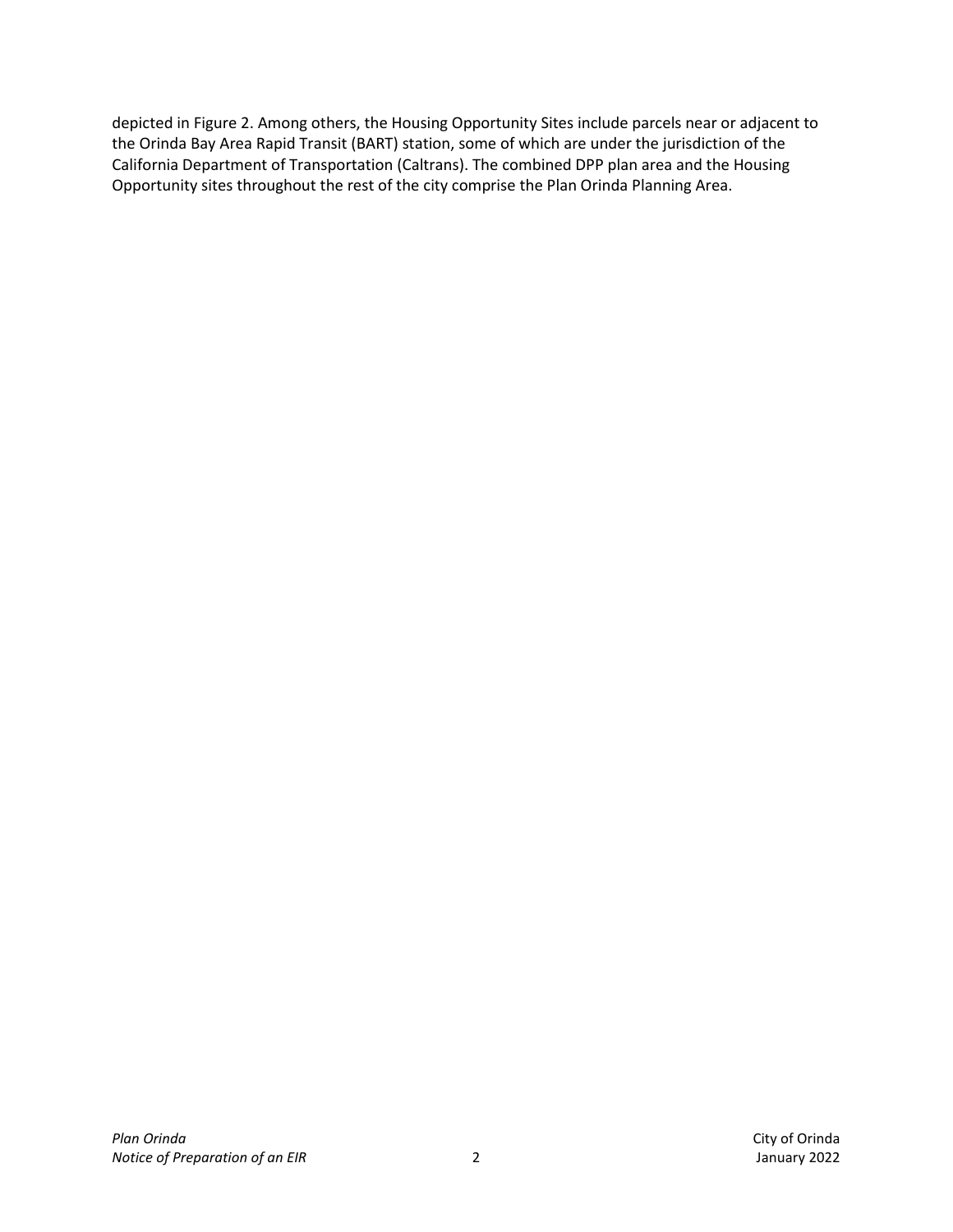

<span id="page-2-0"></span>**Figure 1 Housing Element Update and DPP Planning Area with Housing Opportunity Sites**

Imagery provided by Microsoft Bing and its licensors © 2021.<br>Additional data provided by City of Orinda, 2020.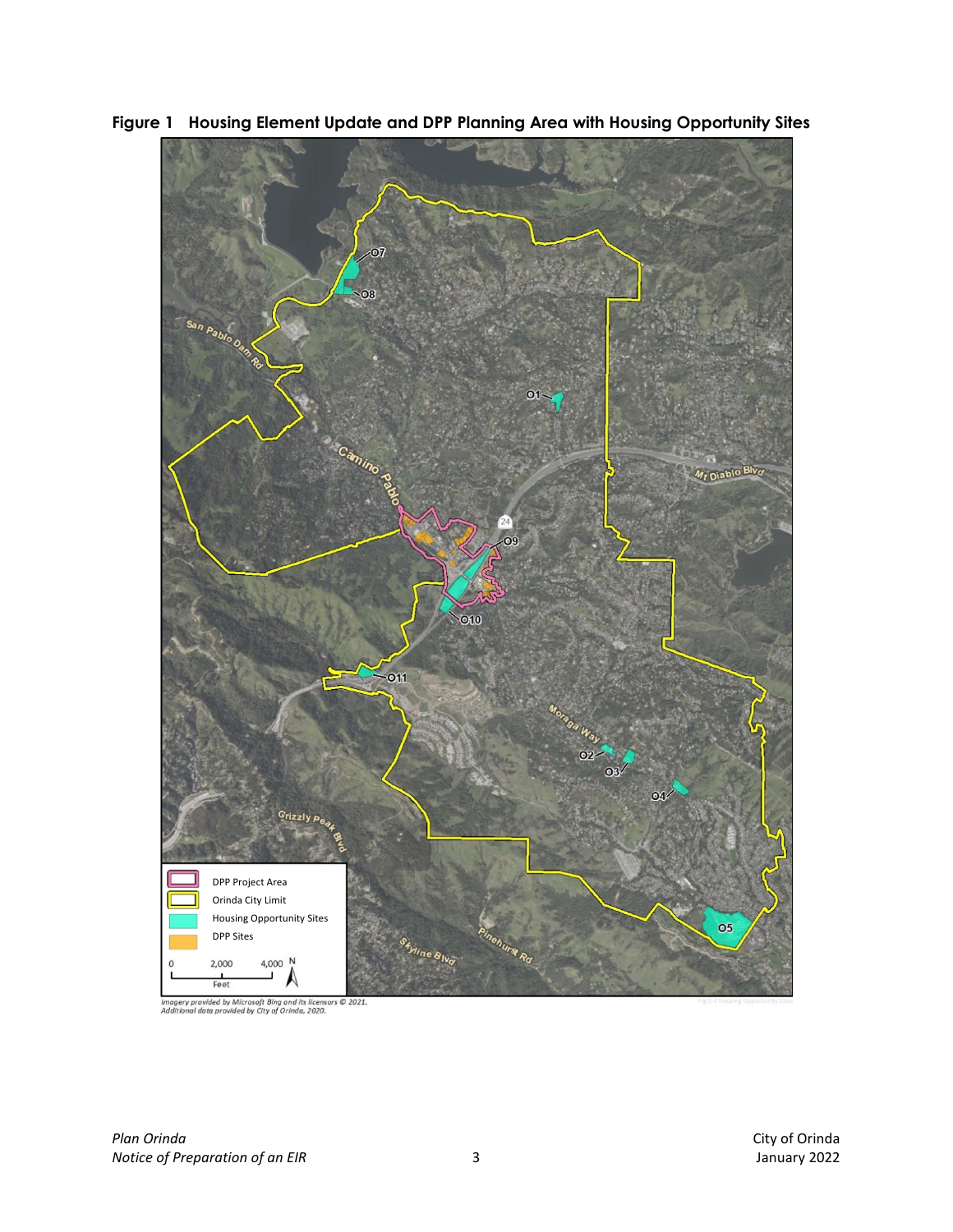# **Project Description**

Plan Orinda would provide a vision and planning framework for future growth and development in the city with an emphasis on intensifying land uses in a way that meets future housing needs in response to the Association of Bay Area Governments (ABAG) Regional Housing Needs Assessment (RHNA) allocation.

#### *Downtown Precise Plan*

The DPP would focus on the City's downtown area as shown in Figure 1. The City's downtown zoning and development standards would be intended to revitalize the Theatre and Village districts to encourage mixed-use and higher density residential development downtown. The planning horizon for the DPP is roughly 27 years and extends from 2023 to 2050. Under the DPP, two new downtown mixeduse zones, the Downtown Core and the Downtown General zones, would be established to replace the existing Downtown Commercial and Downtown Office zones to allow a mix of uses, including residential, commercial, and office. Zoning standards under these two new zones would allow development up to 85 dwelling units per acre that could be up to 55 feet tall with 5-foot parapets and rooftop screening projections. These rezoning actions would facilitate mixed-use development on the rezoned parcels but would likely not apply to development that may occur at 2 Theatre Square. In addition to the zoning changes, the DPP would include guiding principles, design concepts, objective design standards that streamline housing development, a description of existing conditions, recommendations for land uses in the DPP plan area, development standards, and a discussion of utilities and infrastructure improvements needed to accommodate future growth. It will also include a framework discussion regarding restoration of San Pablo creek as well as development standards pertaining to properties that front San Pablo creek.

#### *2023 to 2031 Housing Element*

The City is updating its Housing Element to address its 6<sup>th</sup> Cycle RHNA and meet its projected housing demand. During the previous, 5<sup>th</sup> Cycle RHNA, the City was allocated 227 units that were accommodated in the 2015-2023 Housing Element. For the 6<sup>th</sup> RHNA Cycle, the City was allocated 1,359 dwelling units plus an approximately 25 percent buffer that would ensure "no net loss" if preferred sites are found not suitable for development during specific project approval. This results in approximately 1,700 total potential dwelling units under the 2023-2031 Housing Element. Depending on existing and future zoning on the identified Housing Opportunity Sites, potential densities and heights could increase. For example, on Housing Opportunity Sites 01 through 05, 07, and 08 [\(Figure 1\)](#page-2-0), up to 20 du/ac are proposed, with up to 27-foot building heights. On the BART sites (labeled 09 and 010 i[n Figure 1\)](#page-2-0), densities of up to 75 dwelling units per acre (du/ac) could occur, with up to 50-foot building heights possible. On the Caltrans Gateway site (011), 40 du/ac is proposed, with buildings up to 40 feet in height.

The 2023-2031 Housing Element will discuss the feasibility of meeting the City's RHNA by revitalizing the existing Housing Element goals, objectives, policies, and implementation actions to promote housing across a range of affordability, in accord with the latest State legislation. The planning horizon for the 2023-2031 Housing Element is the eight-year period from 2023 to 2031. Through the 2023-2031 Housing Element update process, the City will identify approximately 1,700 potential Housing Opportunity Sites on undeveloped and underutilized sites and determine parcels that can be rezoned to accommodate increased housing density to ensure the City will meet the RHNA allocation plus the no net loss provision (approximately 25 percent). The rezoning needed to meet the RHNA allocation would occur concurrently with the 2023-2031 Housing Element update and will be analyzed in the DPP and Housing Element Update EIR.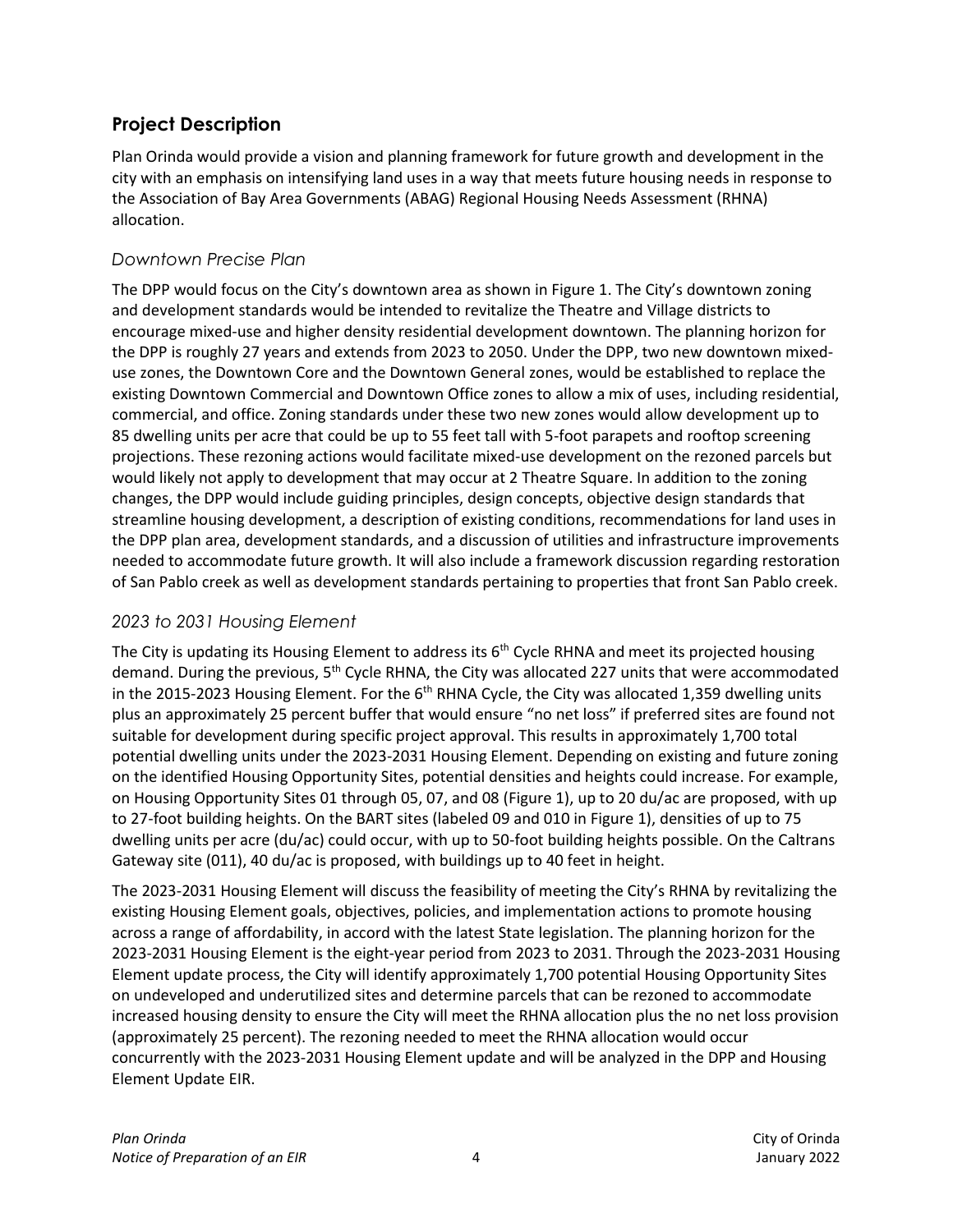## *Safety Element and Other General Plan Elements*

The City's Safety Element, which is in the General Plan under Chapter 4, *Environmental Resources,* was adopted in 1987 and last amended in 2011 to incorporate policies in the Local Hazard Mitigation Plan. Pursuant to Government Code Section 65302(g)(3), the City is required to update its Safety Element concurrently with updates to the Housing Element. For this project, the Safety Element update would revise existing policies and establish new policies related to future development to minimize the risk of personal injury, loss of life, property damage, and environmental damage associated with natural and man-made hazards, in accord with the latest State legislation. The Safety Element would support the guiding principles established for the Housing Element and General Plan, while ensuring wildfire, climate change, evacuation plans, and other current topics are addressed. These updates would be in line with the longer planning horizon associated with the DPP (2023 to 2050).

Depending upon the goals and policies identified in the Housing Element Update, the Land Use and Circulation Element may also be updated to include the rezoning efforts and other details. For more information about the project, please visit the City's website:<https://www.planorinda.com/>

## **Environmental Analysis**

The City determined an EIR was the appropriate level of CEQA review, following a preliminary review of the project. Pursuant to CEQA Guidelines Section 15063(a), because an EIR is needed, an initial study has not been prepared. Therefore, this programmatic EIR presumes potential impacts for many required CEQA topics and will analyze them in full. The following environmental issues are anticipated to be analyzed in detail in the EIR:

- 
- Biological Resources Cultural Resources
- 
- Land Use and Planning Noise Noise
- 
- 
- Utilities and Service Systems **Table 10 and Service Systems Table 10 and Service Systems**
- Aesthetics **Australia Except** Air Quality
	-
- **EXECTE:** Greenhouse Gas Emissions **ACCC EXECTE:** Accept Materials **Materials Hazardous Materials** 
	-
- **Population and Housing Community Community** Public Services and Recreation
- Transportation **Transportation** Tribal Cultural Resources
	-

Other environmental topics, including agriculture and forestry resources, energy, geology and soils, hydrology and water quality, and mineral resources, are anticipated to be less than significant as projects would be subject to existing review requirements and regulatory stipulations. Thus, they will be discussed in the EIR in a limited analysis. The environmental review process is depicted graphically in Figure 2.

Alternatives to the project will be defined and analyzed in the EIR based on their potential to reduce or eliminate significant environmental impacts associated with the proposed project. The specific alternatives to be evaluated in the EIR may include, but are not limited to, the "No Project" alternative as required by CEQA and a reduced intensity development alternative.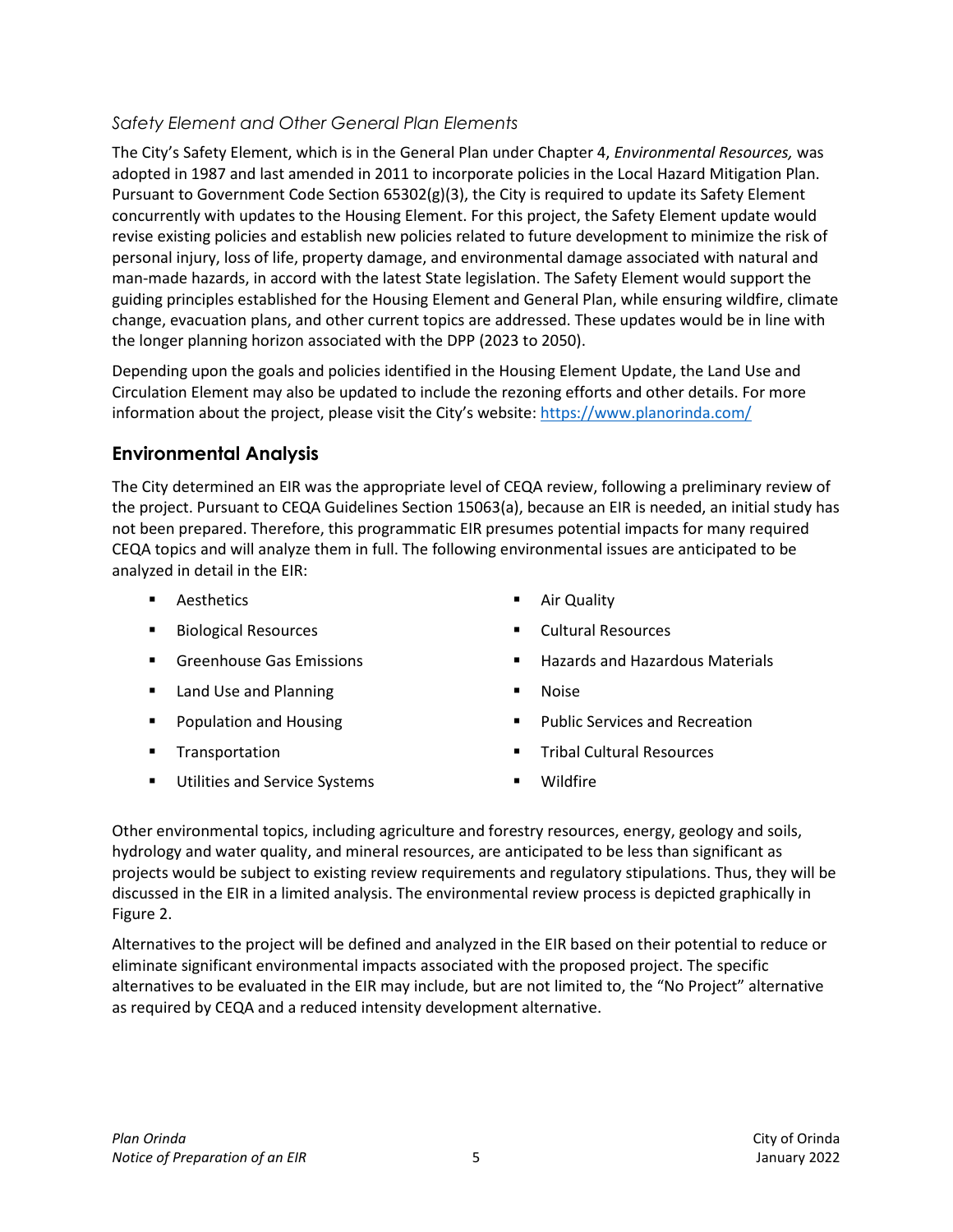